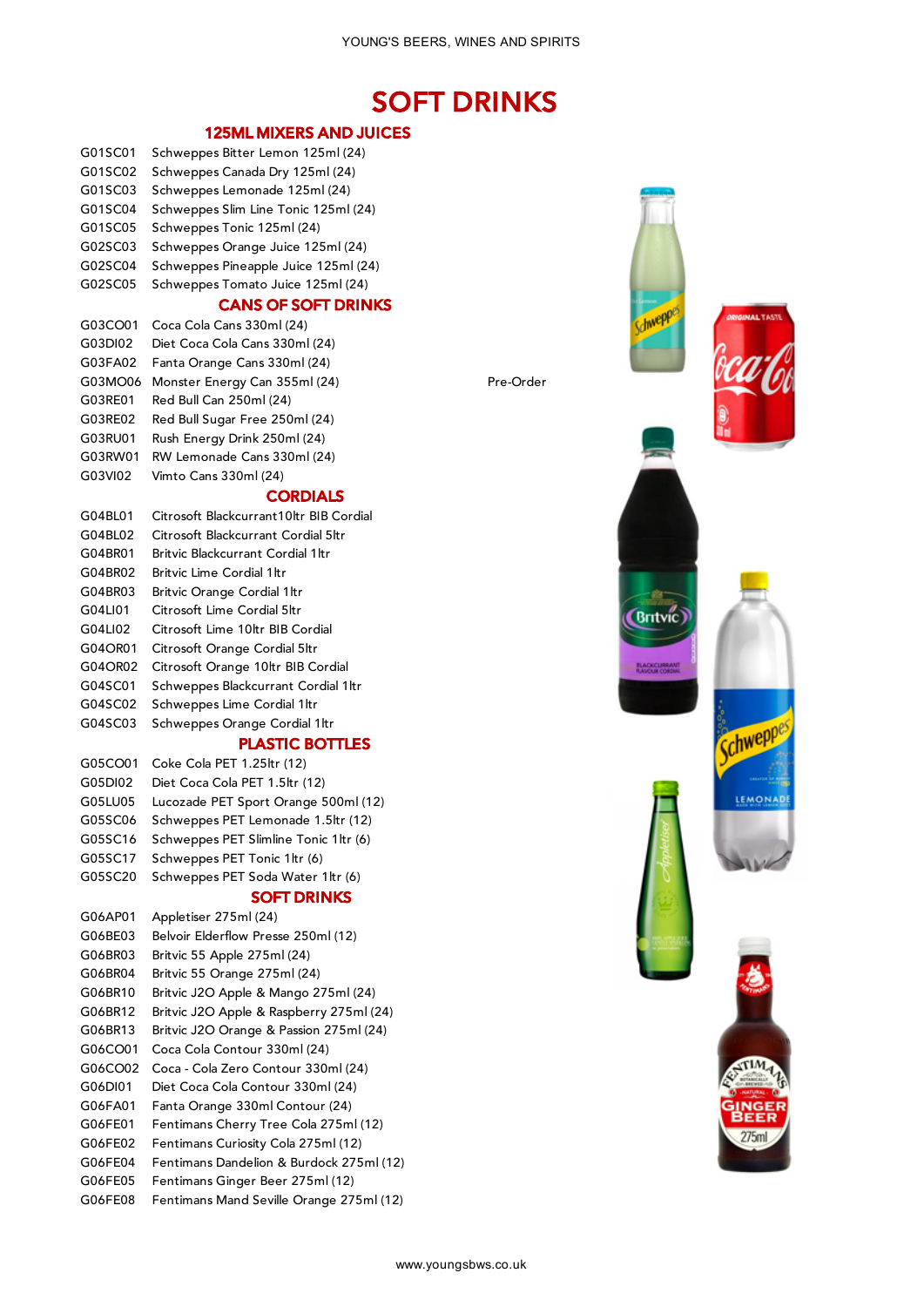#### G06FE12 Fentimans Rose Lemonade 275ml (12)

- G06FE16 Fentimans Victorian Lemonade 275ml (12)
- G06FE18 Fentimans Wild Eng Elderflower 275ml (12)
- G06FR01 Frobishers Apple 250ml (24)
- G06FR02 Frobishers Cranberry Juice 250ml (24)
- G06FR04 Frobishers Orange Juice 250ml (24)
- G06FR05 Frobishers Pineapple Juice 250ml (24)
- G06FR06 Frobishers Tomato Juice 250ml (24)
- G06FR10 Fruit Shoot Blackcurrant & App 275ml (24)
- G06FR11 Fruit Shoot Orange 275ml (24)
- G06FR20 Frobishers Fusion Apple & Mango 275ml (24)
- G06FR21 Frobishers Fusion Apple & Rasp 275ml (24)
- G06FR22 Frobishers Fusion Orange & Pass 275ml (24)
- G06SP01 Sprite (No Sugar) 330ml Contour (24)

#### POST MIX SYRUPS

| G07BR01 | Diet Pepsi 7 Itr BIB Post Mix               |           |
|---------|---------------------------------------------|-----------|
| G07BR02 | Pepsi 7 Itr BIB Post Mix                    |           |
| G07BR03 | R W Lemonade 7ltr BIB Post Mix              |           |
| G07BR12 | Pepsi Max 7 Itr BIB Post Mix                | Pre-Order |
| G07SC01 | Schweppes Coca Cola 7 ltr BIB Post Mix      |           |
| G07SC02 | Schweppes Diet Coca Cola 7 Itr BIB Post Mix |           |
| G07SC03 | Schweppes Fanta Orange 7 ltr BIB Post Mix   | Pre-Order |
| G07SC04 | Schweppes Lemonade 7 ltr BIB Post Mix       |           |
| G07SC05 | Schweppes Tonic Water 7 ltr BIB Post Mix    |           |
| G07SC07 | Schweppes Coca Cola Zero 7ltr BIB Post Mix  |           |

#### MINERAL WATER

G08HA01 Harrogate Spa Sparkling Water 750ml (12) G08HA02 Harrogate Spa Still Water 750ml (12) G08HA03 Harrogate Spa Sparkling Water 330ml (24) G08HA04 Harrogate Spa Still Water 330ml (24) G08HA05 Harrogate Spa Sports Cap Still 500ml (24) G08HA06 Harrogate Spa PET Sparkling 500ml (24) G08HA07 Harrogate Spa PET Still 500ml (24) G08VO15 Voss Sparkling Water 800ml (12) Pre-Order G08VO16 Voss Still Water 800ml (12) Pre-Order G08VO19 Voss Sparkling Water 375ml (24) Pre-Order G08VO20 Voss Still Water 375ml (24) Pre-Order

#### 200ML MIXERS AND JUICES

G09BR01 Britvic Cranberry Juice 200ml (24) G09BR03 Britvic Orange Juice 200ml (24) G09CO01 Coca Cola 200ml (24) G09DI01 Diet Coca Cola 200ml (24) G09FE00 Fever-Tree Aromatic Tonic 200ml (24) G09FE01 Fever-Tree Natural Light Tonic 200ml (24) G09FE02 Fever-Tree Tonic Water 200ml (24) G09FE05 Fever-Tree Soda Water 200ml (24) G09FE12 Fever-Tree Elderflower Tonic 200ml (24) G09FE15 Fever-Tree Ginger Ale 200ml (24) G09FE19 Fever-Tree Ginger Beer 200ml (24) G09FE23 Fever-Tree Madagascan Cola 200ml (24) Pre-Order G09FE25 Fever-Tree Mediterranean Tonic 200ml (24) G09FE29 Fever-Tree Premium Lemonade 200ml (24) G09FE35 Fever-Tree Sicilian Lemon Tonic 200ml (24) G09FE38 Fevertree Spice Org Ginger Ale 200ml (24) Pre-Order G09SC01 Schweppes Bitter Lemon 200ml (24) G09SC03 Schweppes Canada Dry 200ml (24) G09SC04 Schweppes Ginger Beer 200ml (24) G09SC05 Schweppes Lemonade 200ml (24) G09SC06 Schweppes Slim Line Tonic 200ml (24) G09SC07 Schweppes Soda Water 200ml (24)







 $e^{\frac{\pi}{\rho}e\rho s}$ 

v Litres